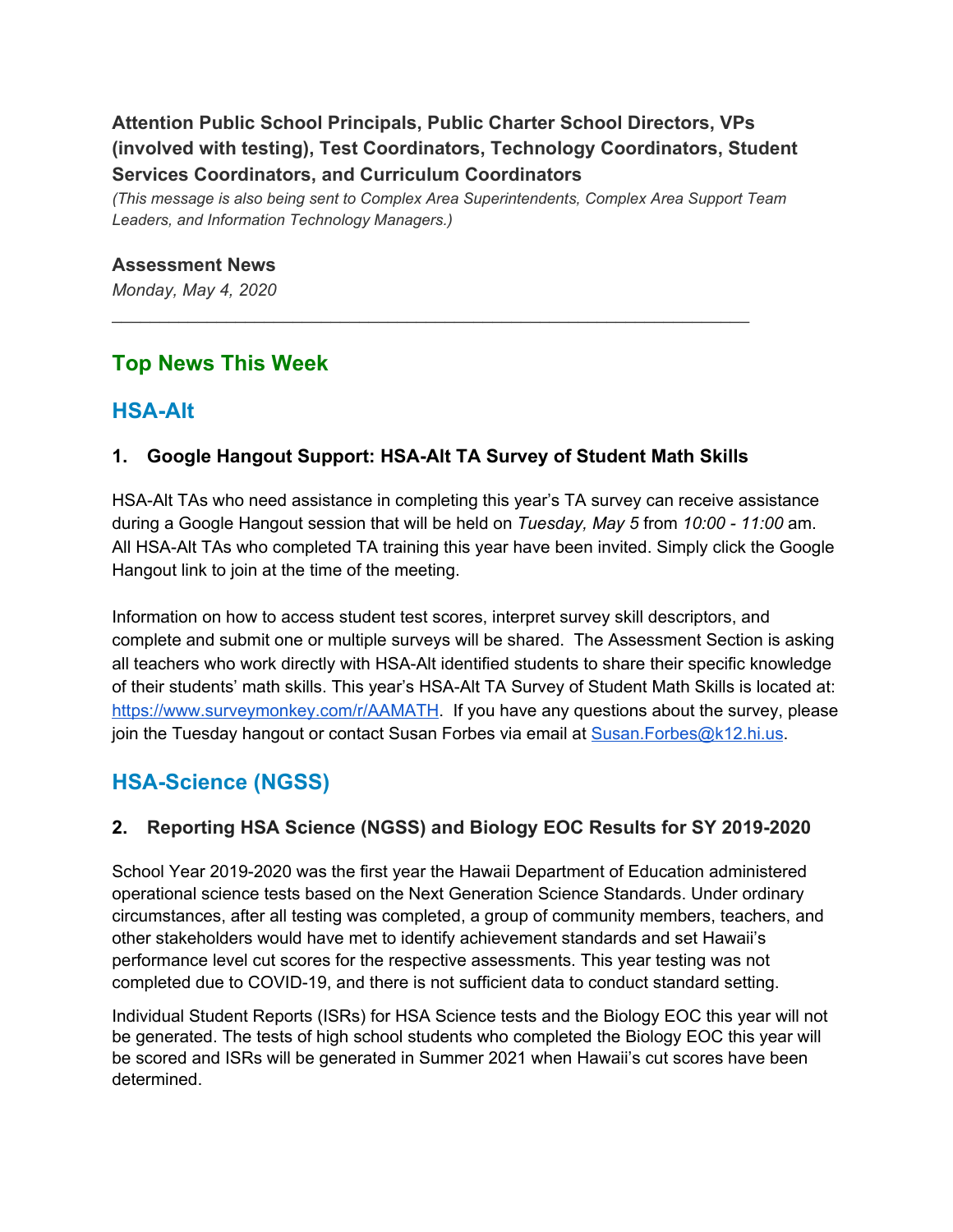# **The ACT**

## **3. ACT SPRING 2021 TEST SCHEDULE**

The Department will continue to implement The ACT in SY 2020-21. This college admissions assessment is to be administered to all students enrolled in grade 11 (as defined by credit count in the Student Information System) who have not been administered the test in a prior year (i.e., students repeating grade 11 who have taken the test in a previous year are not expected to be administered the assessment). Schools have the option of administering The ACT on the statewide administration date, *Tuesday, February 23, 2021*, in a paper/pencil mode or online mode on the dates in the table below.

| Assessment                                  | Grade | Mode                          | <b>Test Window</b>               |                                      |
|---------------------------------------------|-------|-------------------------------|----------------------------------|--------------------------------------|
|                                             |       |                               | Open                             | <b>Close</b>                         |
| The ACT                                     | 11    | Paper                         | Administration<br>Date: 02/23/21 | Make Up Testing<br>Date:<br>03/23/21 |
| The ACT Online<br>(incl.<br>Accommodations) |       | Online<br>(Tu, W, Th<br>only) | 02/23/21                         | 03/04/21                             |
| The ACT w/<br>Accommodations<br>(Paper)     |       | Paper                         | 02/23/21                         | 03/05/21                             |

The ACT Administration

# **WIDA ACCESS for ELLs**

### **4. WIDA Assessment Management System (AMS) Navigation Changes Webinar**

Please join WIDA and DRC for a webinar highlighting upcoming changes to WIDA AMS on *Wednesday, May 6 at 8:00-9:00 am* HST. On June 25, users will experience a new look and feel to the AMS site navigation, and will see an updated layout on the Central Office Services Device Toolkit. Login details can be found on the WIDA Q&A Webinar [Schedule.](https://portal.wida.us/GetResource/2345?utm_source=CR-WW042920&utm_medium=email&utm_campaign=WIDAWednesday&utm_content=text-WIDA-Q%26A-Webinar-Schedule) For those unable to attend the live webinar, a recording will be posted to the Secure Portal [Download](https://portal.wida.us/client/DownloadLibrary.aspx?utm_source=CR-WW042920&utm_medium=email&utm_campaign=WIDAWednesday&utm_content=text-Download-Library) [Library](https://portal.wida.us/client/DownloadLibrary.aspx?utm_source=CR-WW042920&utm_medium=email&utm_campaign=WIDAWednesday&utm_content=text-Download-Library) approximately one week after the presentation.

## **Technology Coordinators**

### **5. Cambium Secure Browser Availability**

The Cambium (formerly AIR) Secure Browser for Smarter Balanced assessments will be available for download from [alohahsap.org](https://alohahsap.org/secure-browsers.stml) on July 24, 2020. Technology coordinators should also consult the updated [Operating](https://smarterbalanced.alohahsap.org/resources/technology/) System Support Plan document when available.